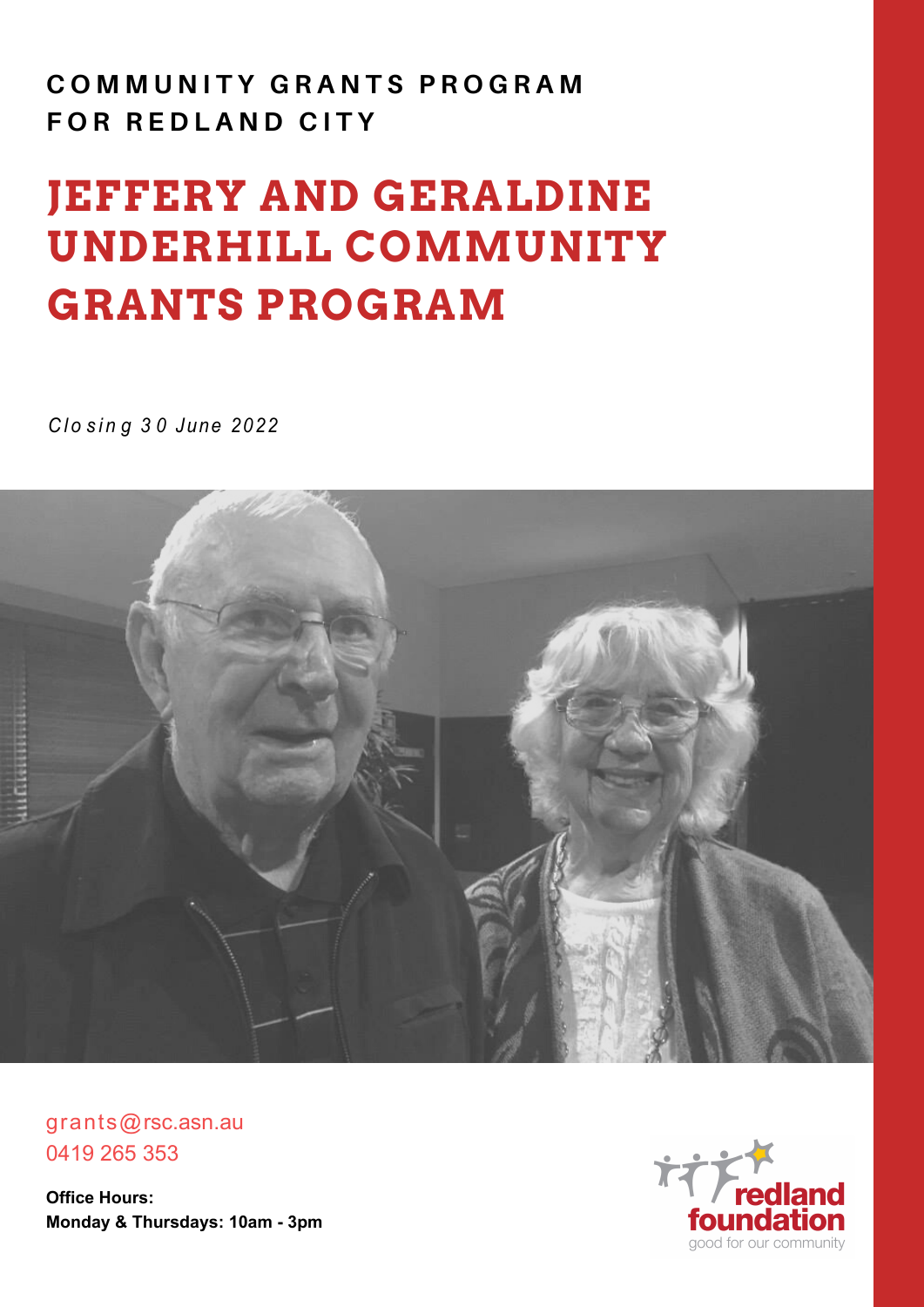#### **OVERVIEW**

The Redland Foundation is a Redlands-based philanthropic organisation and one of a growing number of similar enterprises across Australia.

The Foundation raises funds through bequests and other fundraising activities such as cause-related marketing.

All funds raised are retained in trust and income and/or capital, depending on the nature of the Trust, is dispersed for the benefit of the Redlands community including by way of this formal grants giving program. This Jeffrey and Geraldine Underhill Grants Program will be a permanent, independent and flexible source of funding for local projects and programs, capable of responding to the changing needs of people living in the Redlands.

The Redland Foundation is registered under the Commonwealth Corporations Act 2001 and operates within the constraints of relevant tax and company legislation.

Its Public Trust has been granted Deductible Gift Recipient (DGR) status by the Australian Tax Office. This means donations can be tax-deductible. The Open Trust has been registered as a charity.

Applications are processed and assessed by the voluntary Board of Directors. There will be one funding round annually closing 30 June.

#### **THE ROLE OF THE FOUNDATION IS TO:**

- Receive donations and bequests (money in)
- **If the funds to generate money (money managed)**
- Provide grants for community benefit and projects (money out)

# **OUR MISSION IS TO ENSURE REDLAND CITY HAS ITS OWN CAPACITY TO ENHANCE THE REDLAND COMMUNITY**

#### **THROUGH ITS COMMUNITY GRANTS PROGRAM, THE REDLAND FOUNDATION SEEKS TO:**

- Be Redland's leading philanthropic organisation.
- Continue to build our local community and strive to ensure our quality of life now and into the future.
- Encourage all community members individuals, families, companies, trusts and institutions to invest in the future of the Redlands.
- Support projects that benefit the Redlands community.
- Enrich diversity of recreational, cultural, social and environmental opportunities to Redlands residents.
- Provide relief to those who may be affected in the event of the declaration of a natural disaster in Redland City.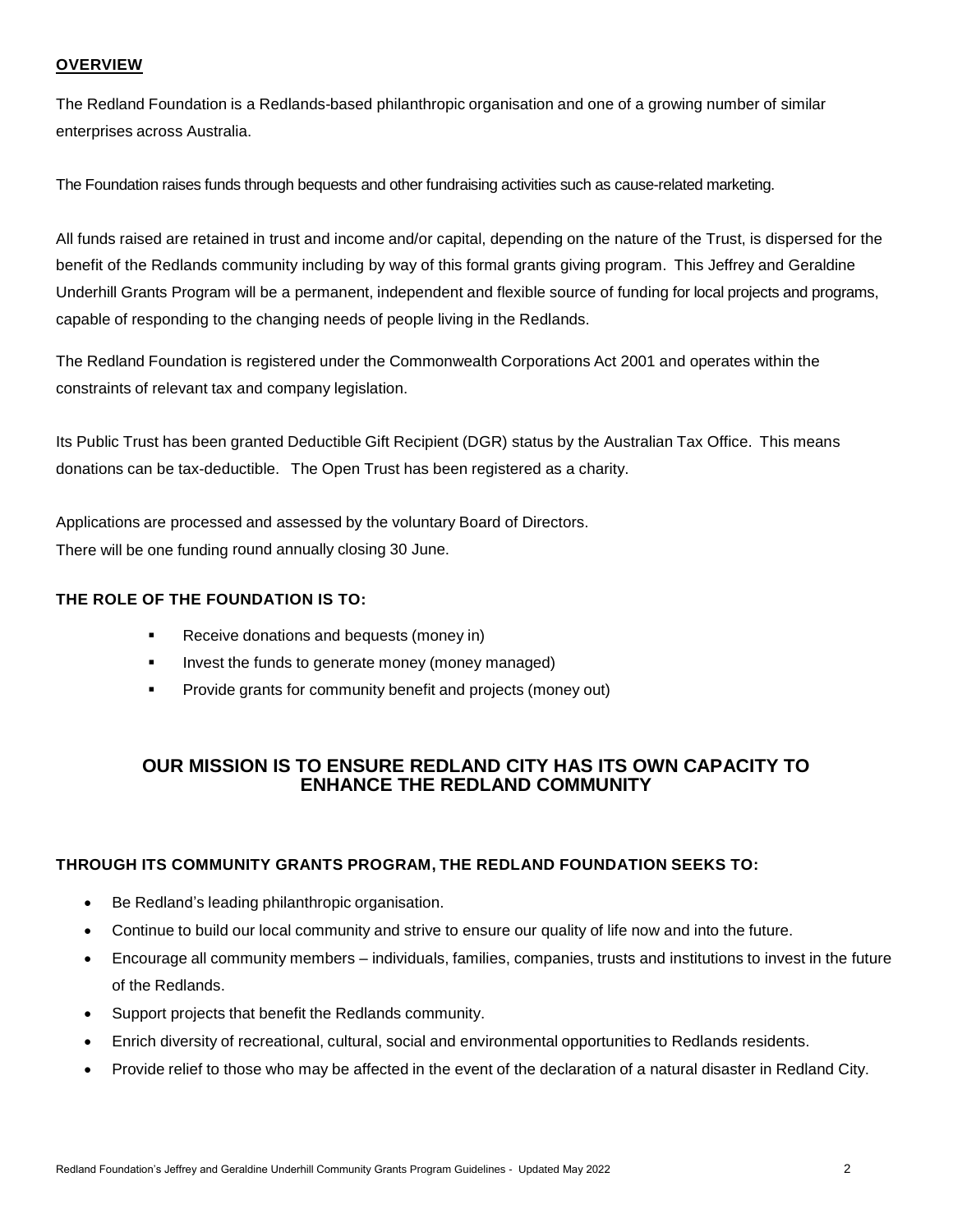- Support a range of service areas, including
	- **•** Community development.
	- **Arts and culture.**
	- Community housing and safe places.
	- **Recreation and leisure.**
	- Youth engagement initiatives.

# **FUNDING**

The Foundation's second grant funding program has been enabled by way of a generous donation from Jeffrey and Geraldine Underhill.

This specific funding program is known as the **Jeffrey and Geraldine Underhill Grants Program.**

The maximum amount of funding for this grants program is \$10,000 per application for assets, facility improvements and minor infrastructure projects benefiting the Redland City. This is a perpetual grants program of \$70,000 annually.

Organisations that meet the eligibility criteria and submit an application are considered for funding.

The Redland Foundation may provide a maximum of \$10,000 per financial year for projects by community organisations that improve the well-being, quality of life, community participation and life skills of local residents and which develop and / or strengthen community networks throughout the Redland City. The Redland Foundation reserves the right to partly fund applications in the event that applications exceed available funding and where it is possible to do so, without compromising the intent of the application.

#### **PROPOSALS MUST ADDRESS PROJECTS THAT DELIVER ONE OR MORE OF THE FOLLOWING OBJECTIVES:**

- Acquisitions of assets that support community projects and the active engagements or residents in quality community experiences.
- Assets and facility improvements that provide opportunity for programs that celebrate the Redland Coast community.
- Assets and facility improvements that assist with community education and skill development projects.
- Facility improvements and minor infrastructure that assist in the expansion of community development programs, or that encourage and support residents' participation in community programs.
- Assets that contribute to the development of programs facilitating increased safety, health and wellbeing among the community.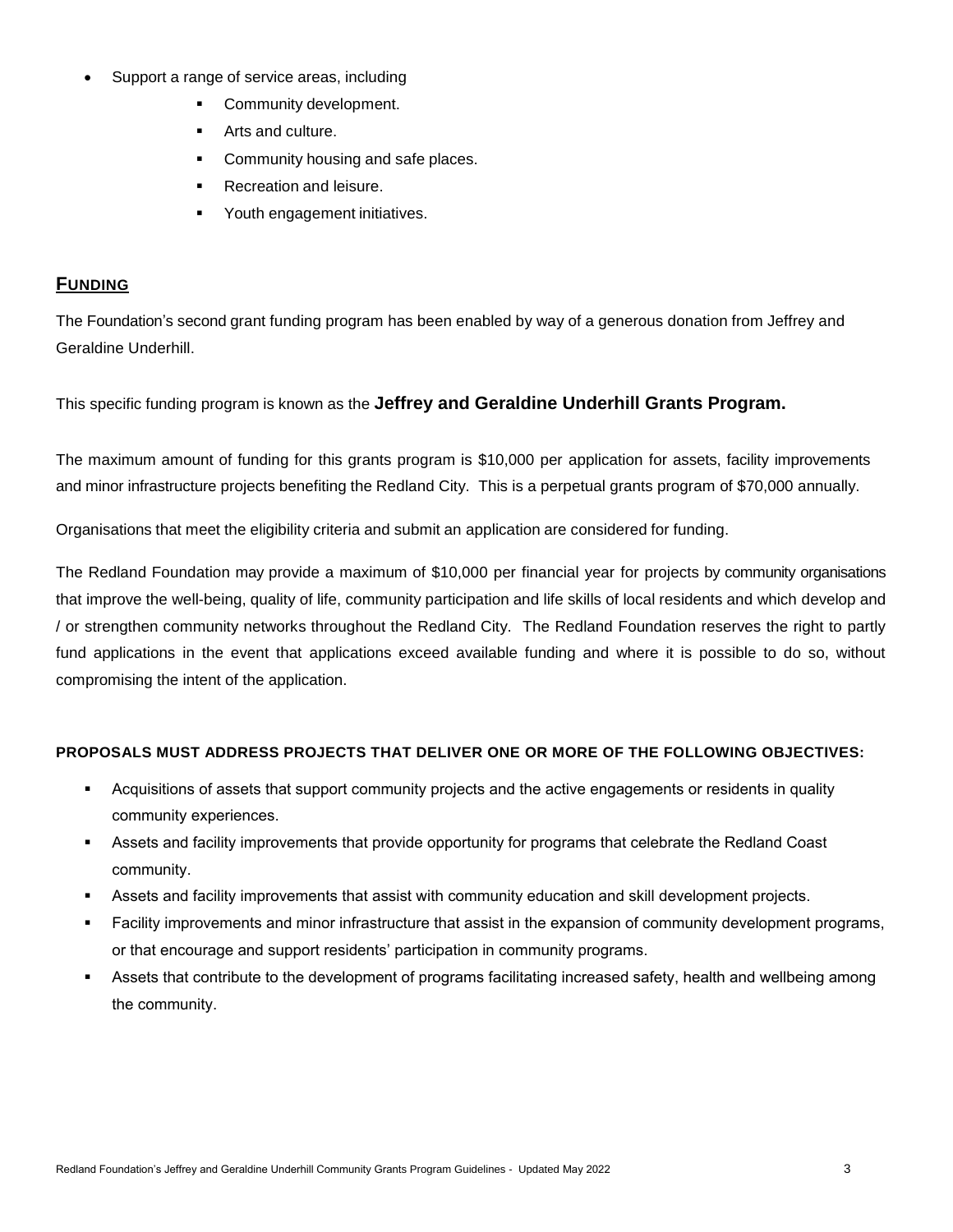# **ELIGIBILITY**

Successful applicants will have met the following eligibility guidelines:

- Organisations must be an Incorporated not for profit community organisation, or be auspiced by an Incorporated not for profit organisation, or be in the process of becoming Incorporated. If an organisation is applying through an auspice who agrees to take on the legal and financial responsibility of the application, an Auspice Agreement Template is available by contacting the Redland Foundation Grants Team on [grants@rsc.asn.au](mailto:grants@redlandfoundation.org.au)
- Organisations must have a purpose to serve the community and contribute to the greater good of Redland City.
- Organisations must hold an active bank account and be able to provide a current bank statement upon request to confirm bank details if successful.
- Approved projects must spend funds on approved items and acquit funding within 12 months of the funding being awarded.
- The Application must be submitted on the official Redland Foundation Community Grants Jeffrey and Geraldine Underhill 2022 Application form. A copy of the form can be obtained from the Community Grants Coordinator on [grants@rsc.asn.au](mailto:grants@redlandfoundation.org.au) or through our website www.redlandf[oundation.org.au](http://www.redlandfoundation.org.au/)

#### **HOW OFTEN CAN OUR ORGANISATION APPLY?**

Organisations can apply yearly for annual funding opportunities and are always welcome to ask for feedback regarding an unsuccessful application by contacting gra[nts@rsc.asn.au](mailto:grants@redlandfoundation.org.au) The Redland Foundation host other funding programs which may better suit the needs of your organisation, please see ww[w.redlanfoundation.org.au/grants](http://www.redlanfoundation.org.au/grants) for more information.

#### *What projects may be eligible?*

As the Redland Foundation aims to support Redlands-based initiatives, we welcome community groups to apply for all initiatives that fit the eligibility guidelines and show widespread community engagement and benefit. Generally, the Jeffrey and Geraldine Underhill Community Grants Program funds the following types of activities, or projects:

- Minor facility improvements that fit the Program Objectives: *- including furniture fit-outs and other building upgrades that lead to greater use of a community facility.*
- Assets that enhance an organisations service delivery capacity as per the Program Objectives: *- including specialised equipment, display material, musical, sporting or safety equipment.*
- Part-funding towards major infrastructure: *- including an extension of current facilities, lighting etc.*

Projects must be an improvement on current infrastructure and equipment.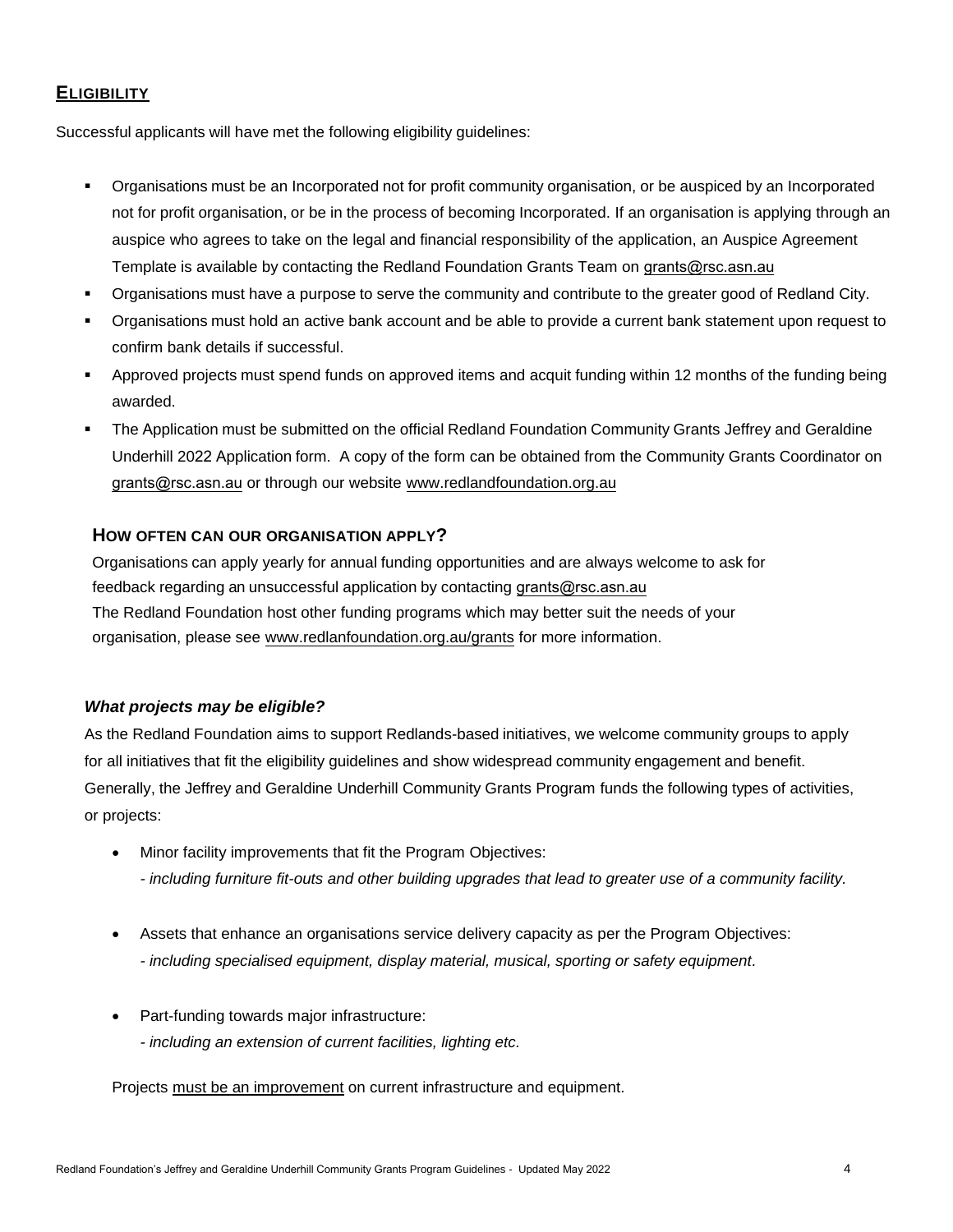Applications for facility funding must be a new or upgraded facility development that supports community engagement. Schools and education institutions are welcome to apply provided they fit the eligibility and can demonstrate the project will promote access and partnership with community organisations.

Organisations can apply for one project or apply for one project and auspice another organisation. Please ensure if your organisation chooses to auspice anouther group that both parties have an understanding of the legal and financial responsibilities and complete the Auspice Agreement Template available on the Redland Foundation website.

If applicable to your project, eligible organisations must be able to provide the following upon request:

- **Land Owners permission to build.**
- **Evidence of tenure documentation (Lease or License to Occupy)**
- Sketched plans, if applicable.
- **Project costs that have been properly budgeted.**

Organisations unsure of their Council building requirements are encouraged to contact Redland City Council on 3829 8999.

#### **INELIGIBLE APPLICATIONS:**

The Redland Foundation Community Grants Program will not provide funding for the following:

- **Projects that are in direct conflict with activities or initiatives of the Redland Foundation.**
- Funding for government departments, for-profit groups or groups whose primary role does not deliver an identifiable benefit to the Redlands community.
- **Projects that are not properly budgeted or which are not costed to the satisfaction of the Board and its** auditors.
- **Retrospective funding for items that have already been purchased or deposits placed.**
- **Items or projects the Redland Foundation has previously funded.**
- Gifts from the organisation or prize money for a third party.
- **Projects that duplicate existing services or programs.**
- **Projects that do not engage the wider community.**
- **General administration and insurance costs.**
- **Exents and catering.**
- **Salaries, wages and consultancy fees.**
- **Travel costs including airfares, bus and barge fees.**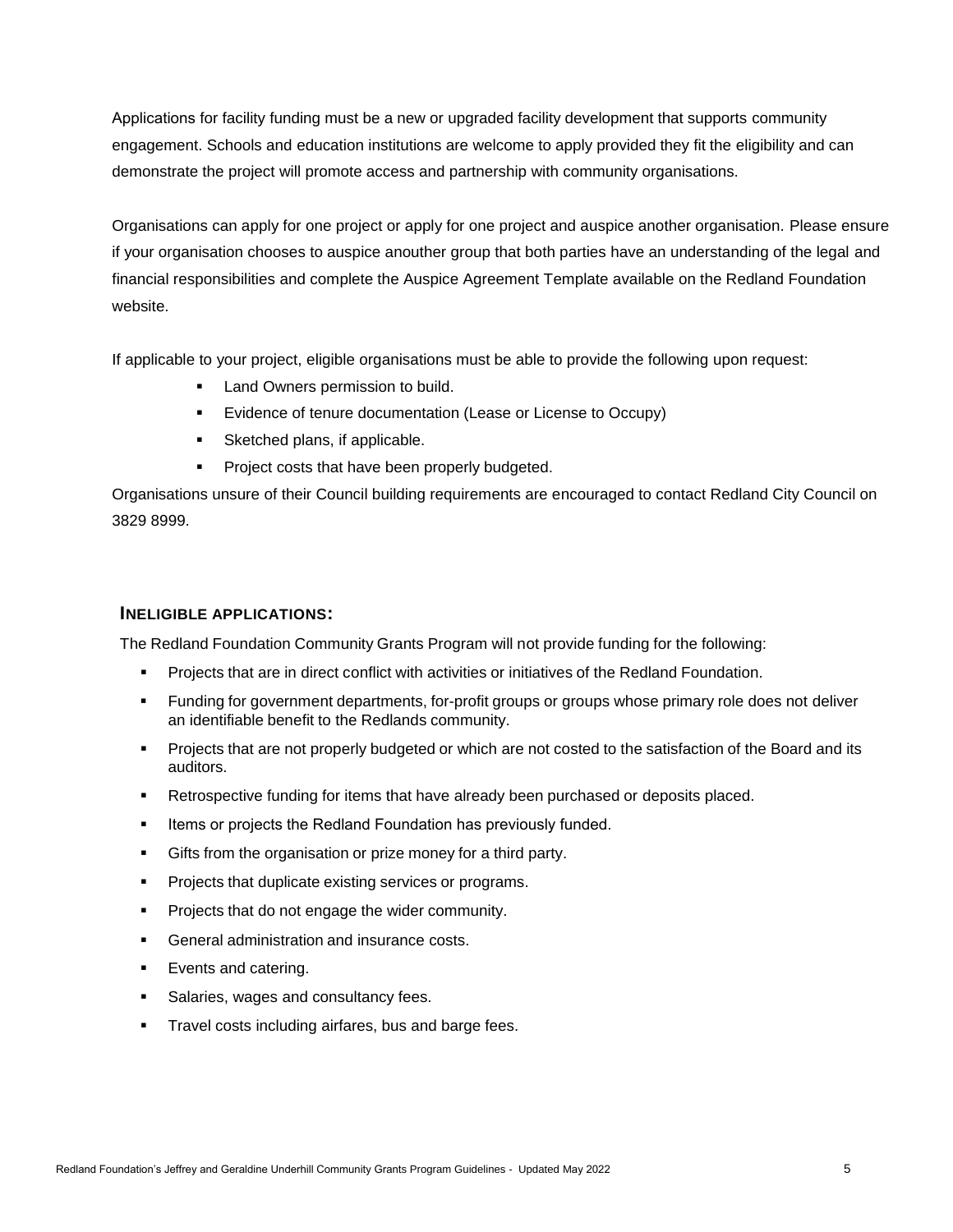#### **IMPORTANT DATES**

| 13 May 2022     | Funding round opens                       |
|-----------------|-------------------------------------------|
| 30 June 2022    | Funding round closes                      |
| Mid August 2022 | Announcement of successful projects       |
| 15 August 2023  | Successful projects to be fully acquitted |

# **ASSESSMENT CRITERIA:**

Applications will be assessed on the following criteria:

- Delivers widespread benefit to the Redland community.
- Innovative and developmental focus.
- Demonstrates project viability.
- Potential to achieve outcomes.

#### **ASSESSMENT PROCESS:**

*Stage One:*

Applications will be assessed according to the eligibility guidelines. Please note that any overdue acquittals from previous rounds of the Jeffrey and Geraldine Underhill Community Grants Program will render your application ineligible. If you are unsure if your organisation has any overdue acquittals, please contact the Redland Foundation on [grants@rsc.asn.au](mailto:grants@redlandfoundation.org.au) 

#### *Stage Two:*

Eligible applications will be assessed against the overall need in the community and its ability to deliver the project.

The Grants Assessment Board of the Redland Foundation will meet to discuss which projects meet the needs of the community and assess the applications accordingly.

Applicants may be required to submit additional information to the Board prior to funding being approved. If this is required, you will be contacted by a member of the Grants Assessment Board via email.

Once successful applications have been selected, the Redland Foundation's decisions are final and no further negotiation will be entered into. Unsuccessful applicants are welcome to seek feedback and encouraged to reapply in future rounds.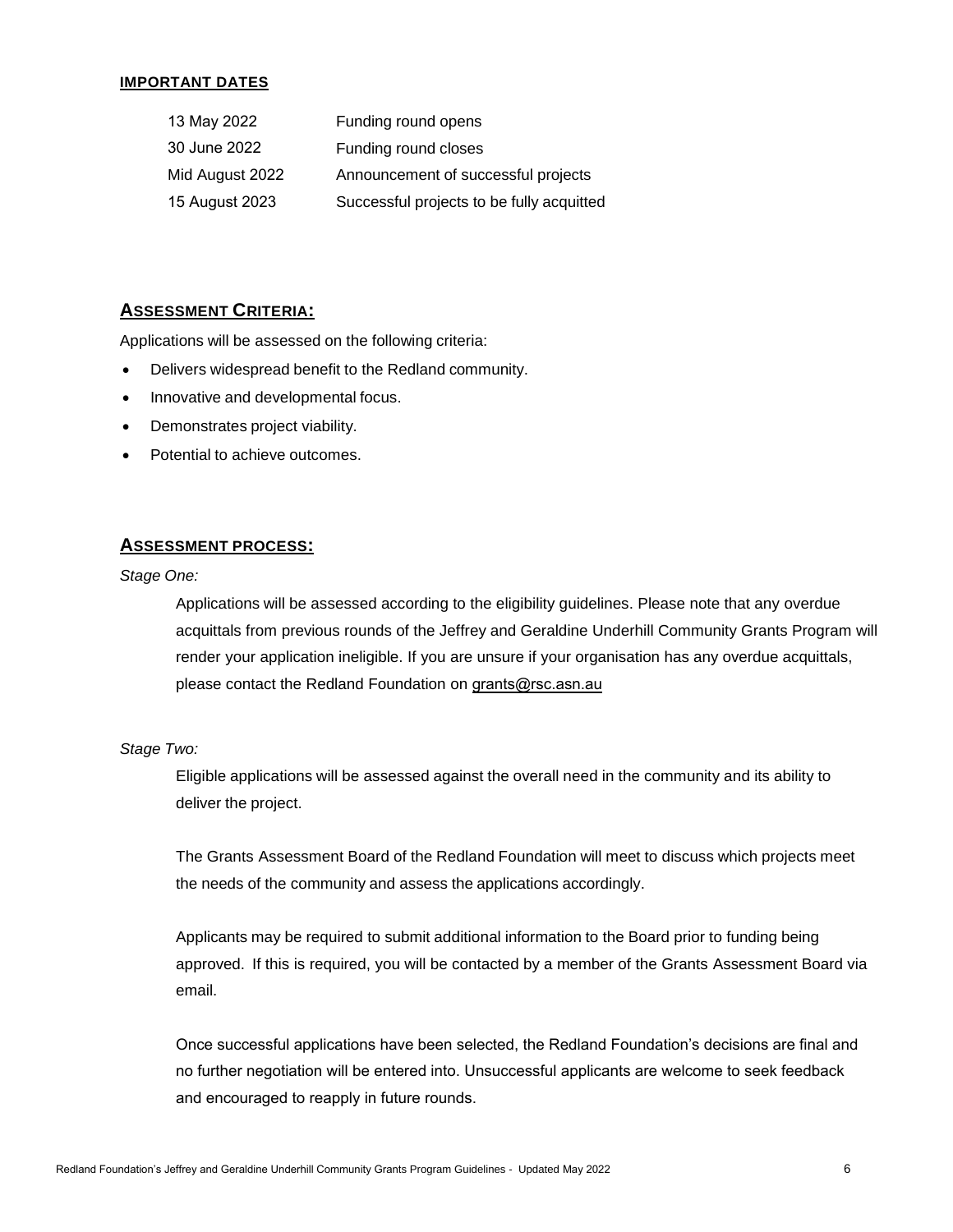### **APPLICATION:**

An application form is available for download at [www.redlandfoundation.org.au](http://www.redlandfoundation.org.au/) or by contacting the Redland Foundation Grants Team at the Redlands Sporting Club on 3207 1133 or grants@rsc.asn.au

Applicants will be notified in writing when an application is received and again for the outcome.

[Groups are encouraged to](mailto:grants@redlandfoundation.org.au) seek feedback should an application be unsuccessful and are welcome to apply in [future rounds of the Jeffrey and Ge](mailto:grants@redlandfoundation.org.au)raldine Underhill Community Grants Program.

Please note: No items requested through the Redland Foundation funding can be purchased (or deposits placed) before an organisation is notified in writing of a successful outcome. Retrospective funding is not eligible and if items are found to have been purchased before funding has been awarded, organisations will be responsible for such costs. **Applications who do not abide by this condition may be barred from further applications.** 

#### **IMPORTANT INFORMATION ABOUT YOUR APPLICATION**

Applying for funding means that the organisation agrees to follow the published Guidelines when making the application, and abide by all conditions and requirements if an application is approved.

Grants must be used for the purpose stated on the submitted grant application. Should the organisation no longer need the funding, for reasons such as the termination of a project, the funding will be withdrawn.

Should the funding found to be used for any other purpose(s) other than that stipulated in the original application, the Redland Foundation reserves the right to demand the return of all funds that may have been paid.

It is a condition of allocation of funds that money provided is used for the purpose stipulated in the application.

Approved applications must meet the terms and conditions of the funding, which will be provided to the organisation once funding is approved. All funding must be spent and applications acquitted within 12 months of receipt. If an extension is required, please contact the Redland Foundations Grants Team.